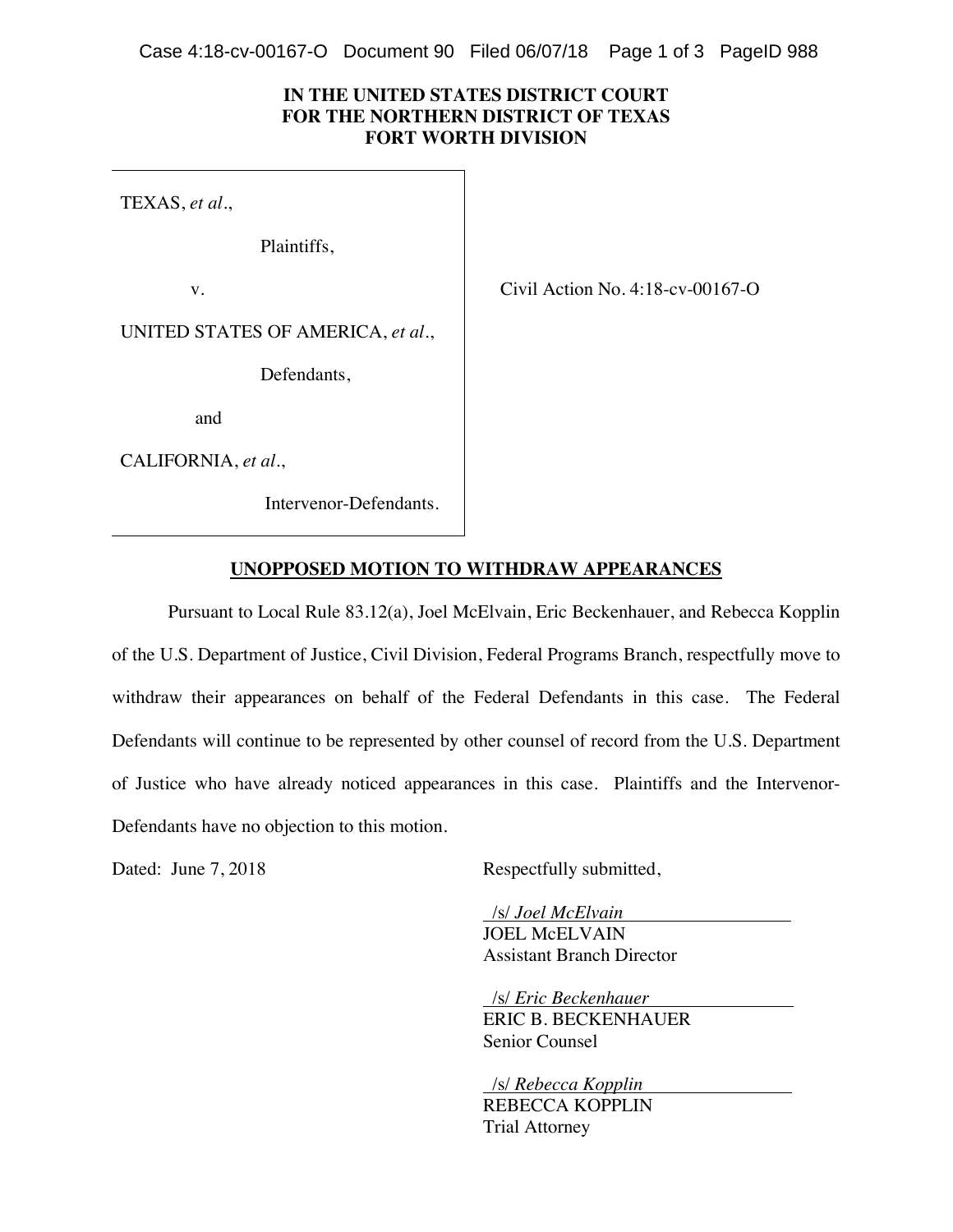U.S. Department of Justice Civil Division, Federal Programs Branch 20 Massachusetts Ave. NW Washington, DC 20530 (202) 514-2988 (202) 616-8202 (fax) joel.mcelvain@usdoj.gov

*Counsel for Federal Defendants*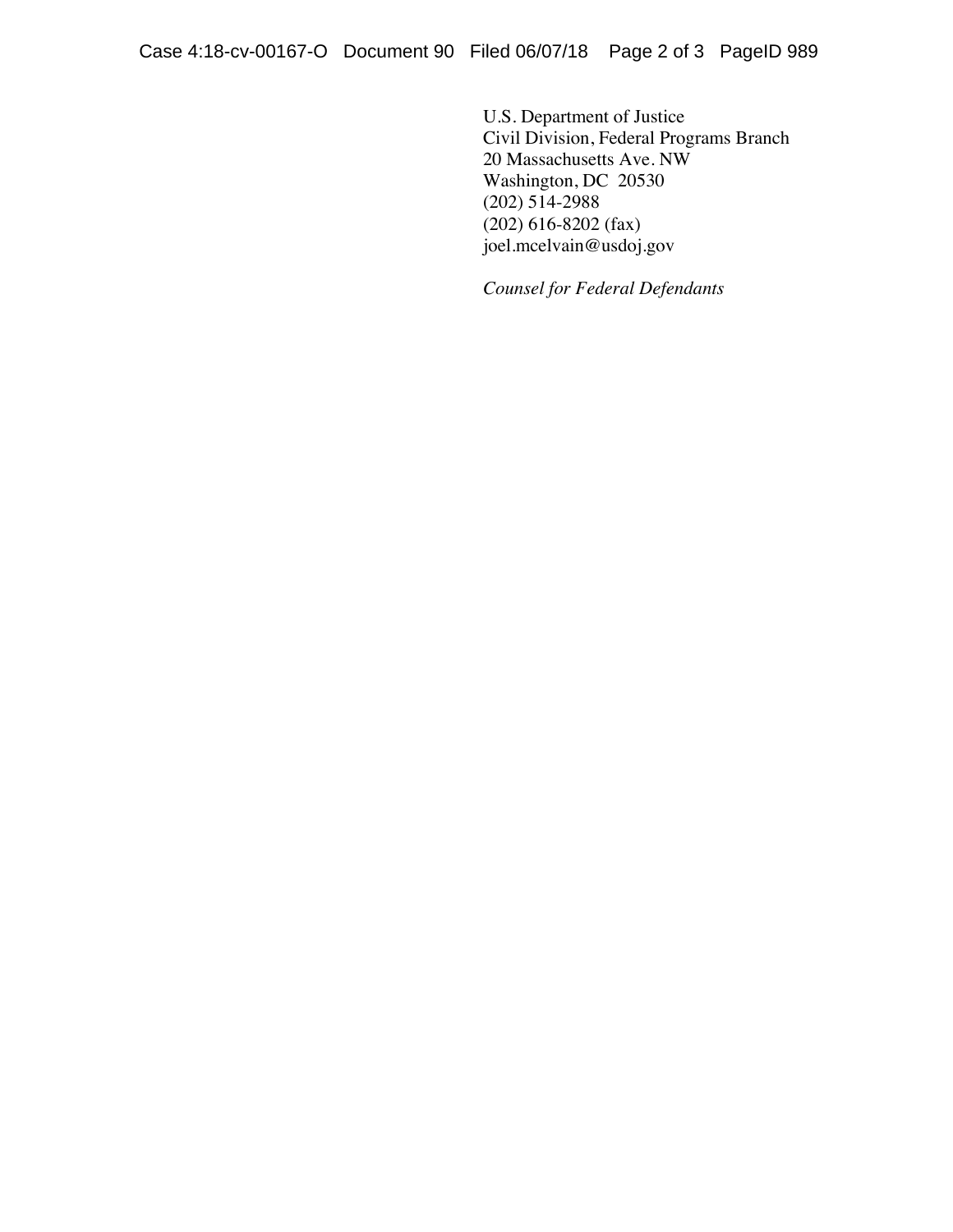Case 4:18-cv-00167-O Document 90 Filed 06/07/18 Page 3 of 3 PageID 990

## **CERTIFICATE OF SERVICE**

 I certify that on June 7, 2018, I filed the foregoing document with the Clerk of Court via the CM/ECF system, causing it to be served electronically on counsel of record for all parties.

/s/ *Joel McElvain .* 

JOEL McELVAIN

#### **CERTIFICATE OF CONFERENCE**

 I certify that on June 7, 2018, counsel for the Federal Defendants conferred with Darren McCarty, counsel for Plaintiffs, and Nimrod Elias, counsel for the Intervenor-Defendants, who indicated that their clients have no opposition to this motion.

> /s/ *Joel McElvain .*  JOEL McELVAIN